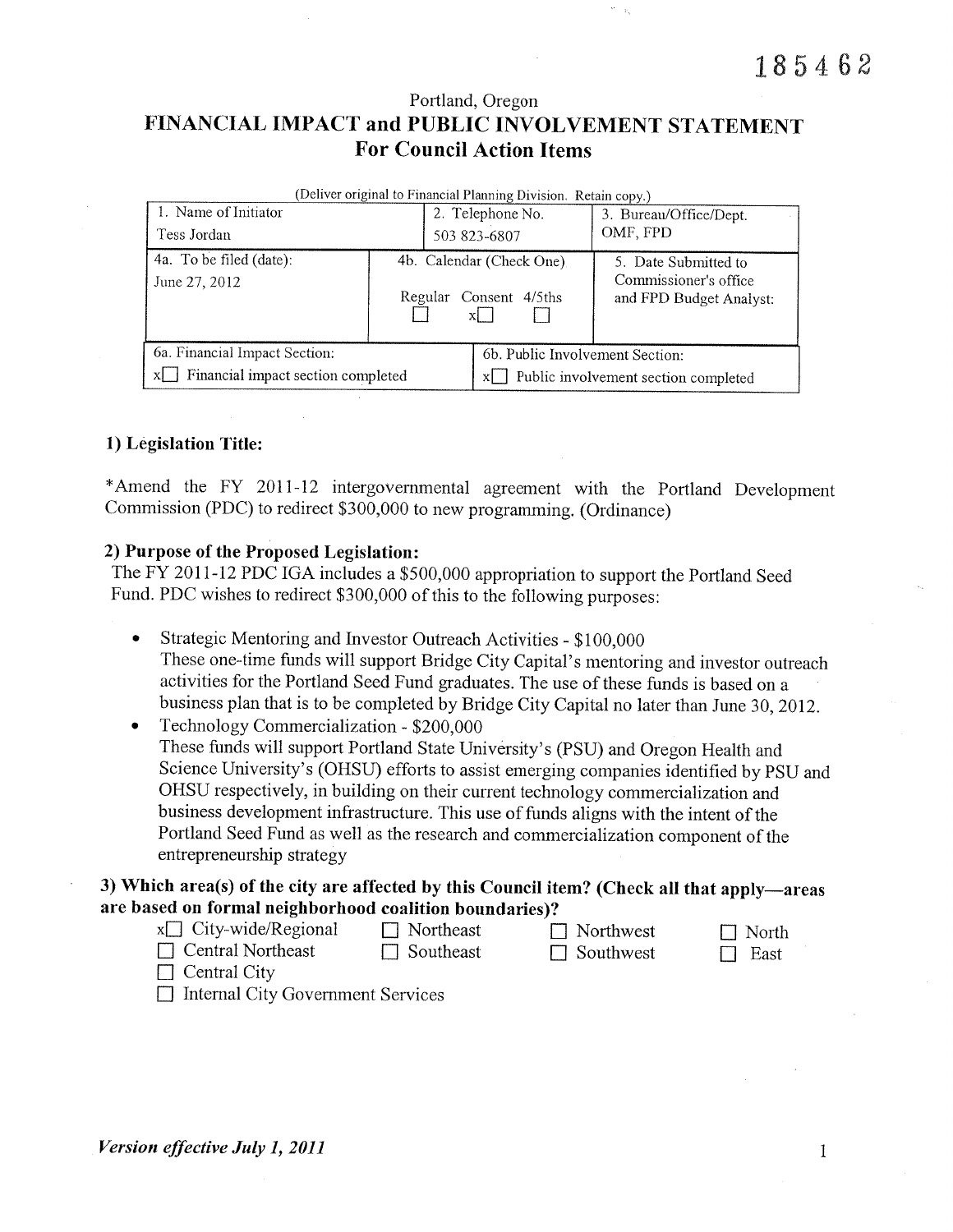#### FINANCIAL IMPACT

4) Revenue: Will this legislation generate or reduce current or future revenue coming to the City? If so, by how much? If so, please identify the source.

No revenue impact.

5) Expense: What are the costs to the City related to this legislation? What is the source of funding for the expense? (Please include costs in the current fiscal year as well as costs in future years. If the action is related to a grant or contract please include the local contribution or match required. If there is a project estimate, please identify the level of confidence.)

This legislation is expense neutral; it replaces \$300,000 in Seed Fund expense with \$300,000 in alternative economic development programming, as described in Exhibit A.

### 6) Staffing Requirements:

- Will any positions be created, eliminated or re-classified in the current year as a result of this legislation? (If new positions are created please include whether they will be part-time, full-time, limited term, or permanent positions. If the position is limited term please indicate the end of the term.)  $No$
- Will positions be created or eliminated in *future years* as a result of this legislation? No.

#### (Complete the following section only if an amendment to the budget is proposed.)

7) Change in Appropriations (If the accompanying ordinance amends the budget please reflect the dollar amount to be appropriated by this legislation. Include the appropriate cost elements that are to be loaded by accounting. Indicate "new" in Fund Center column if new center needs to be created. Use additional space if needed.)

| <b>Fund</b> | <b>Fund</b><br><b>Center</b> | <b>Commitment</b><br>Item | Functional<br>Area | <b>Funded</b><br>Program | Grant | <b>Sponsored</b><br>Program | Amount |
|-------------|------------------------------|---------------------------|--------------------|--------------------------|-------|-----------------------------|--------|
|             |                              |                           |                    |                          |       |                             |        |
|             |                              |                           |                    |                          |       |                             |        |
|             |                              |                           |                    |                          |       |                             |        |
|             |                              |                           |                    |                          |       |                             |        |

## [Proceed to Public Involvement Section - REQUIRED as of July 1, 2011]